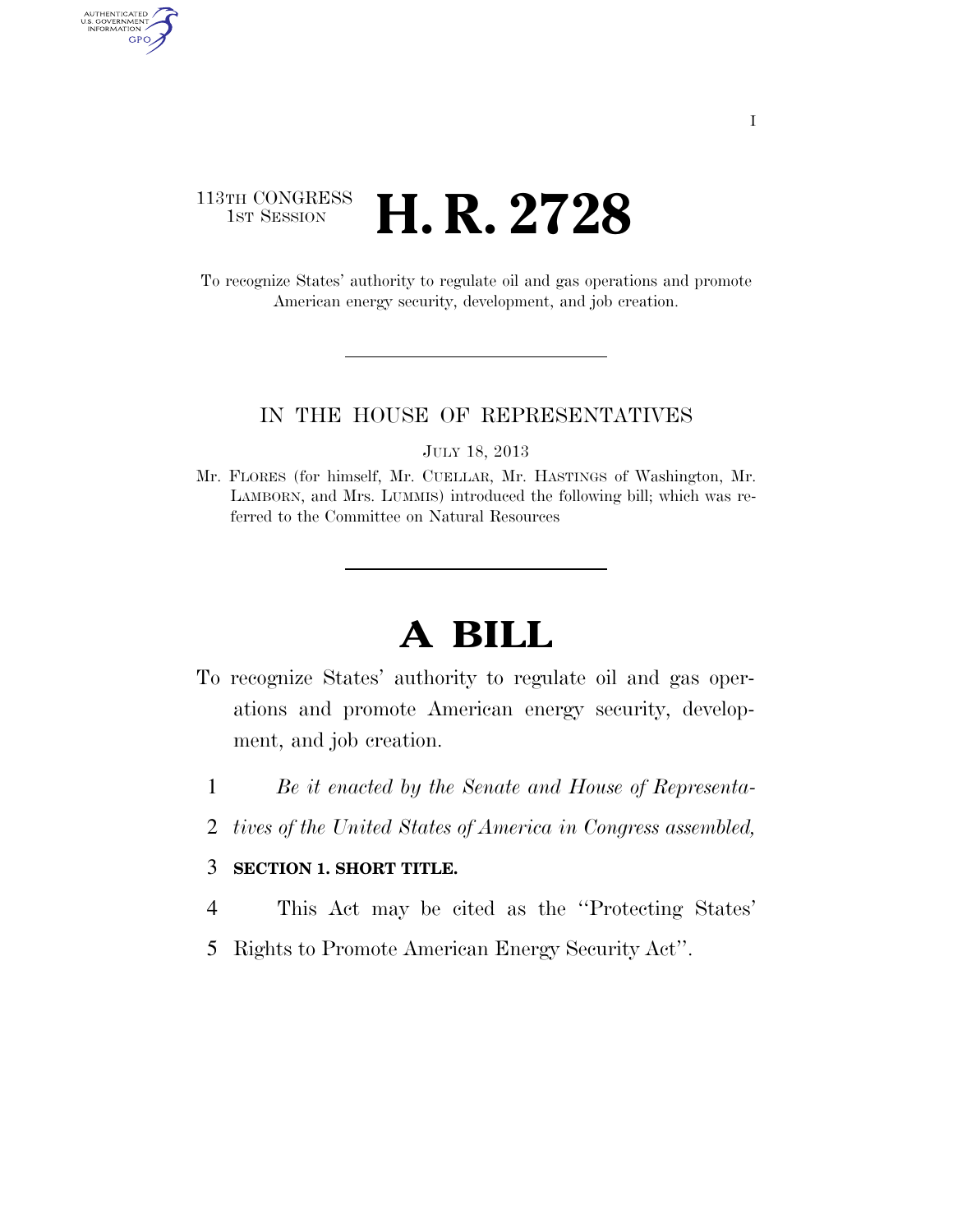# **SEC. 2. STATE AUTHORITY FOR HYDRAULIC FRACTURING REGULATION.**

 The Mineral Leasing Act (30 U.S.C. 181 et seq.) is amended by redesignating section 44 as section 45, and by inserting after section 43 the following:

## **''SEC. 44. STATE AUTHORITY FOR HYDRAULIC FRACTURING REGULATION.**

 ''(a) IN GENERAL.—The Department of the Interior shall not enforce any Federal regulation, guidance, or per- mit requirement regarding hydraulic fracturing, or any component of that process, relating to oil, gas, or geo- thermal production activities on or under any land in any State that has regulations, guidance, or permit require-ments for that activity.

 ''(b) STATE AUTHORITY.—The Department of the Interior shall recognize and defer to State regulations, permitting, and guidance, for all activities related to hy- draulic fracturing, or any component of that process, re- lating to oil, gas, or geothermal production activities on Federal land regardless of whether those rules are duplica- tive, more or less restrictive, shall have different require-ments, or do not meet Federal guidelines.

•**HR 2728 IH** ''(c) HYDRAULIC FRACTURING DEFINED.—In this section the term 'hydraulic fracturing' means the process by which fracturing fluids (or a fracturing fluid system) are pumped into an underground geologic formation at a